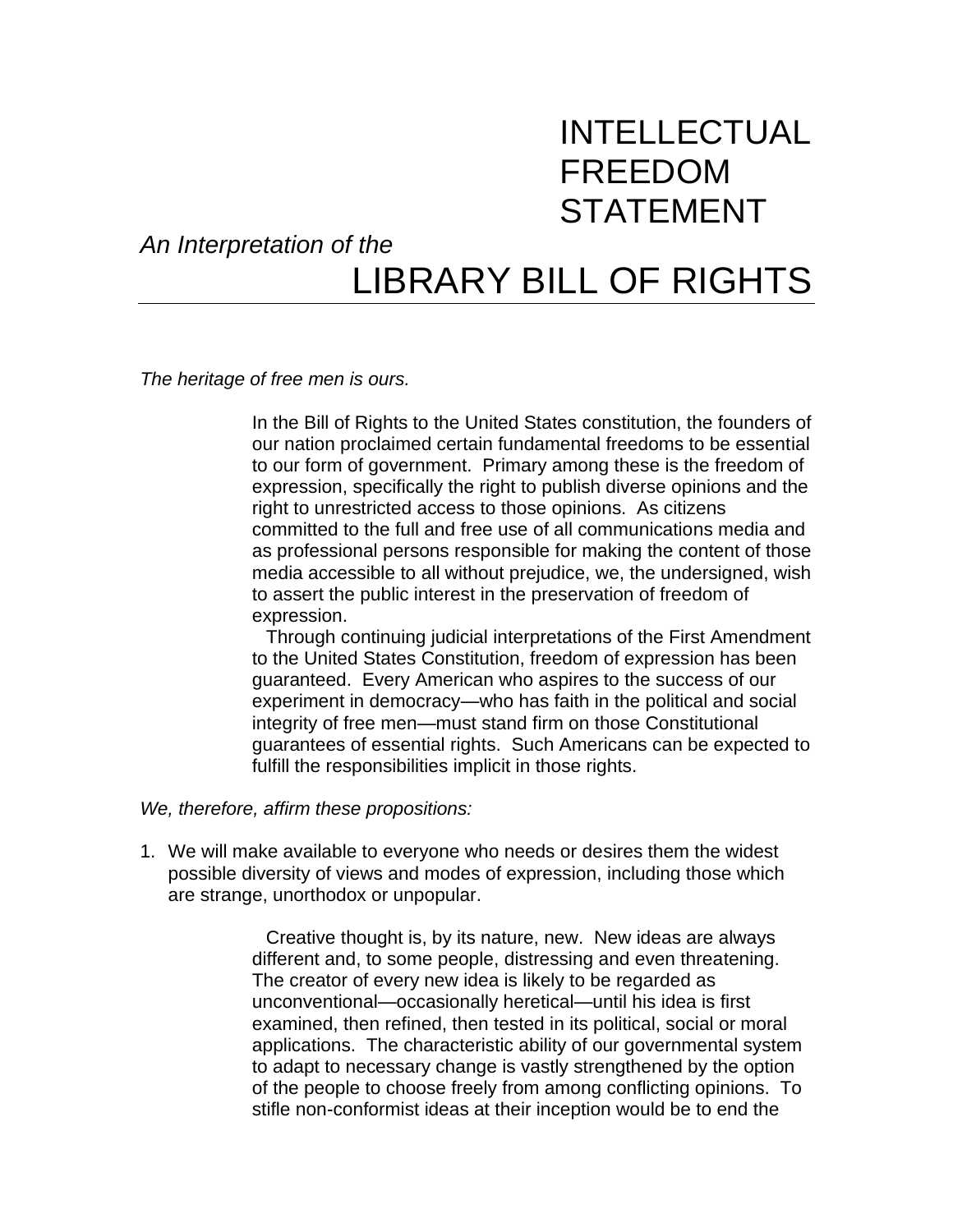democratic process. Only through continuous weighting and selection from among opposing views can free individuals obtain the strength needed for intelligent, constructive decisions and actions. In short, we need to understand not only what we believe, but why we believe as we do.

2. We need not endorse every idea contained in the materials we produce and make available.

> We serve the educational process by disseminating the knowledge and wisdom required for the growth of the mind and the expansion of learning. For us to employ our own political, moral, or esthetic views as standards for determining what materials are published or circulated conflicts with the public interest. We cannot foster true education by imposing on others the structure and content of our own opinions. We must preserve and enhance the people's right to a broader range of ideas than those held by any librarian or publisher or church or government. We hold that it is wrong to limit any person to those ideas and that information another believes to be true, good, and proper.

3. We regard as irrelevant to the acceptance and distribution of any creative work the personal history or political affiliations of the author or others responsible for it or its publication.

> A work of art must be judged solely on its own merits. Creativity cannot flourish if its appraisal and acceptance by the community is influenced by the political views or private lives of the artists or the creators. A society that allows blacklists to be compiled and used to silence writers and artists cannot exist as a free society.

4. With every available legal means, we will challenge laws or governmental action restricting or prohibiting the publication of certain materials or limiting free access to such materials.

> Our society has no place for legislative efforts to coerce the taste of its members, to restrict adults to reading matter deemed suitable only for children, or to inhibit the efforts of creative persons in their attempts to achieve artistic perfection. When we prevent serious artists from dealing with truth as they see it, we stifle creative endeavor at its source. Those who direct and control the intellectual development of our children—parents, teachers, religious leaders, scientists, philosophers, statesmen—must assume the responsibility for preparing young people to cope with life as it is and to face the diversity of experience to which they will be exposed as they mature. This is an affirmative responsibility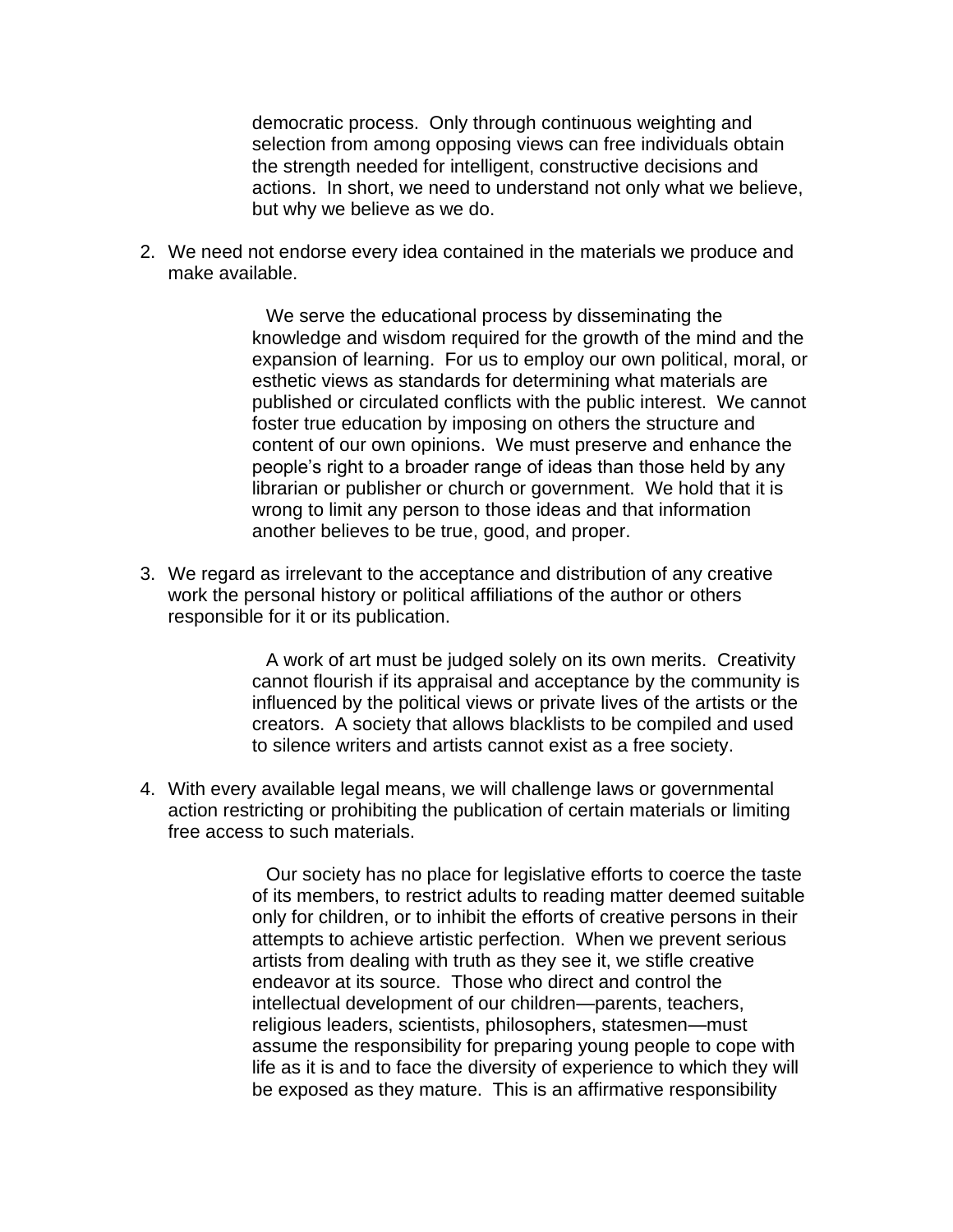that cannot be discharged easily, certainly not with the added burden of curtailing one's access to art, literature, and opinion. Tastes differ. Taste, like morality, cannot be controlled by government, for governmental action, devised to suit the demands of one group, thereby limits the freedom of all others.

5. We oppose labeling any work of literature or art, or any persons responsible for its creation, as subversive, dangerous, or otherwise undesirable.

> Labeling attempts to predispose users of the various media of communication, and to ultimately close off a path to knowledge. Labeling rests on the assumption that persons exist who have a special wisdom, and who, therefore, can be permitted to determine what will have good and bad effects on other people. But freedom of expression rests on the premise of ideas vying in the open marketplace for acceptance, change, or rejection by individuals. Free men choose this path.

6. We, as guardians of intellectual freedom, oppose and will resist every encroachment upon that freedom by individuals or groups, private or official.

> It is inevitable in the give-and-take of the democratic process that the political, moral and esthetic preferences of a person or group will conflict occasionally with those of others. A fundamental premise of our free society is that each citizen is privileged to decide those opinions to w3hich he will adhere or which he will recommend to the members of a privately organized group or association. But no private group may usurp the law and impose its own political or moral concepts upon the general public. Freedom cannot be accorded only to selected groups for it is then transmuted into privilege and unwarranted license.

7. Both as citizens and professionals, we will strive by all legitimate means open to us to be relieved of the threat of personal, economic, and legal reprisals resulting from our support and defense of the principles of intellectual freedom.

> Those who refuse to compromise their ideals in support of intellectual freedom have often suffered dismissals from employment, forced resignations, boycotts of products and establishments, and other invidious forms of punishment. We perceive the admirable, often lonely, refusal to succumb to threats of punitive action as the highest form of true professionalism: dedication to the cause of intellectual freedom and the preservation of vital human and civil liberties.